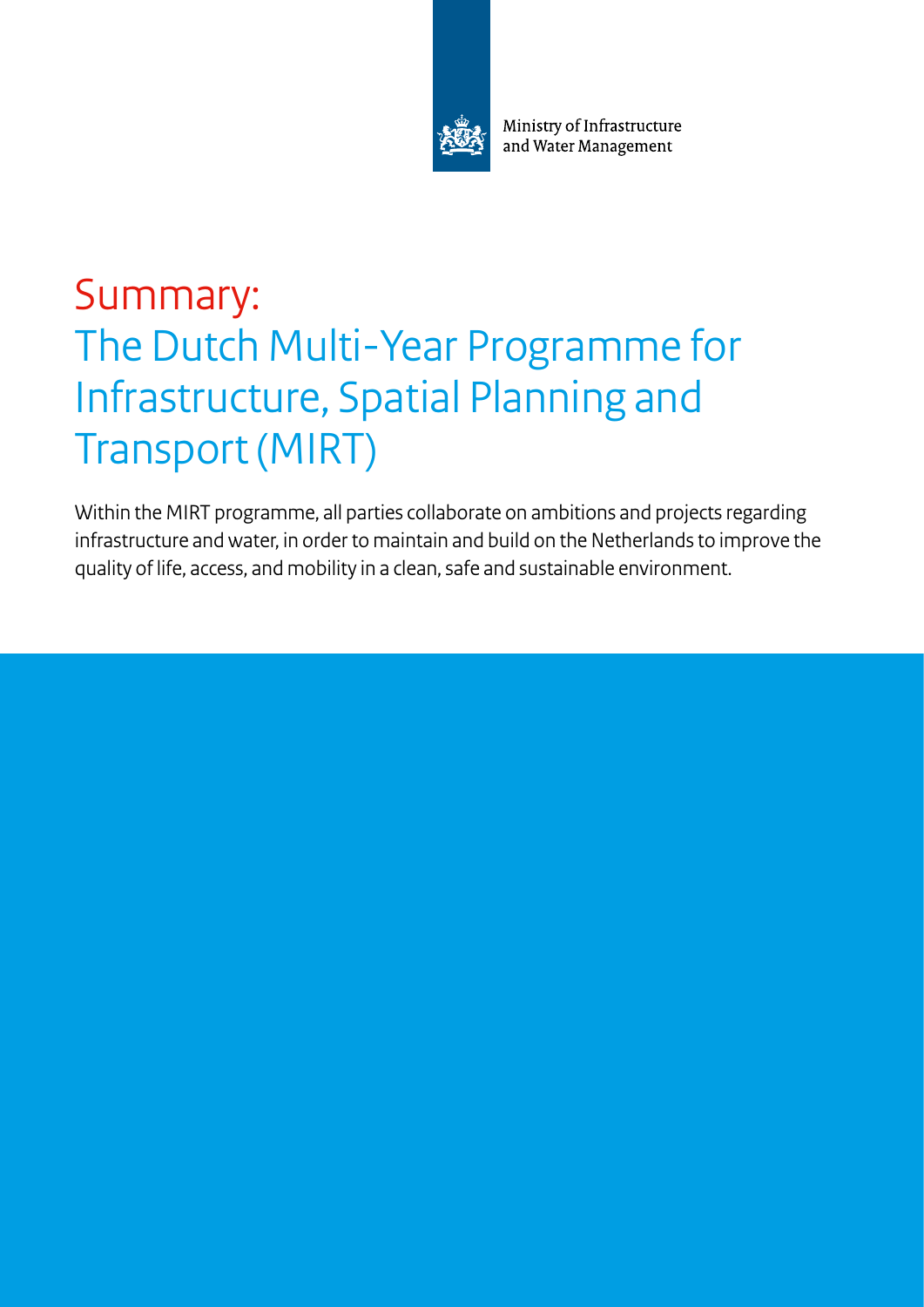The Netherlands is a very densely populated country with several spatial functions (e.g. transport, residential and industrial areas, production of renewable energy, nature and recreation) situated simultaneously in a small area. These functions – national and regional – are increasingly intertwined and require integrated planning. The Multi-Year Programme provides such integrated planning from infrastructure and water investments point of view. For that reason, the national and regional governments have joined forces on MIRT projects to enhance integrated physical planning and investments in the Netherlands. The MIRT Framework is a nationally agreed way of implementing MIRT projects. Essential to our way of implementing such MIRT projects is: aligning several issues and ambitions requiring investments in a particular area and exploring sustainable solutions from a broad perspective (i.e. not zooming in directly on a particular solution from a single-issue perspective).

### About the MIRT programme

MIRT stands for Multi-Year Programme for Infrastructure, Spatial Planning, and Transport. MIRT comprises projects and programmes involving the physical domain: national and regional governments collaborate on the competitive strength, accessibility, and liveability of the Netherlands. The Ministry of Infrastructure and Water Management is a participant in any MIRT track (project or programme). However, other ministries and regional partners may also participate or launch MIRT tracks. Such regional partners may be the provinces, municipalities, transport regions, or district water boards. NGOs and businesses may also participate by providing input to solutions.

The MIRT Consultation Committee, with the regional agendas as their strategic compass, makes agreements on MIRT tracks: the collective perspective of the national and regional governments regarding the development of an area or major body of water, and the ensuing ambitions and projects.

A collective tasking comprises the elements that contribute to the national ambitions and goals in the fields of infrastructure, flood risk management, and liveability (the responsibilities of the Ministry of Infrastructure and Water Management). Other parties

#### **Problem oriented approach**

Suppose the Ministry of Infrastructure and Water Management and the region concerned intend to tackle the daily tailbacks on a section of the motorway near a big city. The sectoral solution is to upgrade the motorway. However, the Ministry contacts the province, the municipalities, and the regional business community, asking about their ambitions for the area. The province has conducted a mobility analysis of the region and knows that the tailbacks are mainly caused by local commuter traffic. The municipality has just launched its Move Yourself to Health programme and aims to encourage residents to cycle. Together, the parties arrive at a joint ambition: improving mobility between the residential area and the business park, and improving residents' health. Following an exploration of several solutions, they decide to go for a package that involves an express bicycle connection to the business park, in combination with agreements with employers regarding the promotion of cycling and flexible working hours, and influencing the behaviour of motorway users in order to improve traffic circulation. The package, as a whole, offers a solution to both accessibility and health issues. In addition, it contributes to the sustainability goal of MIRT, viz. to reduce CO<sub>2</sub> emissions.

contribute, e.g., those with spatial-economic ambitions relating to the development of an area, plus the associated resources and instruments. Such joint efforts produce better results. The Ministry of Infrastructure and Water Management has an Infrastructure Fund and – for water projects - a Delta Fund, within the conditions that apply to such funds. This may involve, e.g., investments in the main roads network, railways, or river widening.

# The essence of the regulations

#### **Wider approach**

Nowadays, the complex nature of major physical projects demands collaboration and an integrated approach. After all, any intervention touches upon other interests, while both space and money are scarce. For that reason, the parties involved must pool their ambitions, decision-making, expertise, and resources. In many cases, a sectoral bottleneck prompts a process that eventually leads to an MIRT track. First exploring the wide range of ambitions, together with other parties involved, generates a clear picture of the relevant issues for the area, and enables the development of smart solutions. For that reason, a broad perspective is a major feature of the MIRT Framework.

#### **Funnelling and transparent decision-making process**

In the MIRT Framework, funnelling is understood to mean: starting with a broad approach and, with transparent choices, working towards feasible projects. At the end of an MIRT phase, the administrators involved decide which issues, strategies and solutions they wish to elaborate in the next phase, and how the various partners will contribute during the next phase. The organisation, which administers the project, provides transparent information to underpin the decision-making process. For example, a standard component of every MIRT phase involves mapping out the impact and cost of solutions based on criteria that have been set down in concert (assessment framework).

Funnelling also entails that solutions may be dropped along the way, and that an MIRT track may be curtailed. At designated moments in the MIRT procedure, it may not be a matter of course (anymore) for a project to proceed to the next phase. At any given time, administrators may conclude that continuing would not make sense. Such choices are always underpinned by transparent foundations.

#### **Adaptive planning (flexibility in solutions)**

Major infrastructure and water projects take a lot of time, sometimes several decades. For that reason, commencing on time is essential. On the other hand, we are faced with growing uncertainties regarding future changes in mobility (automated driving), technology, the economy, and the climate, and thus also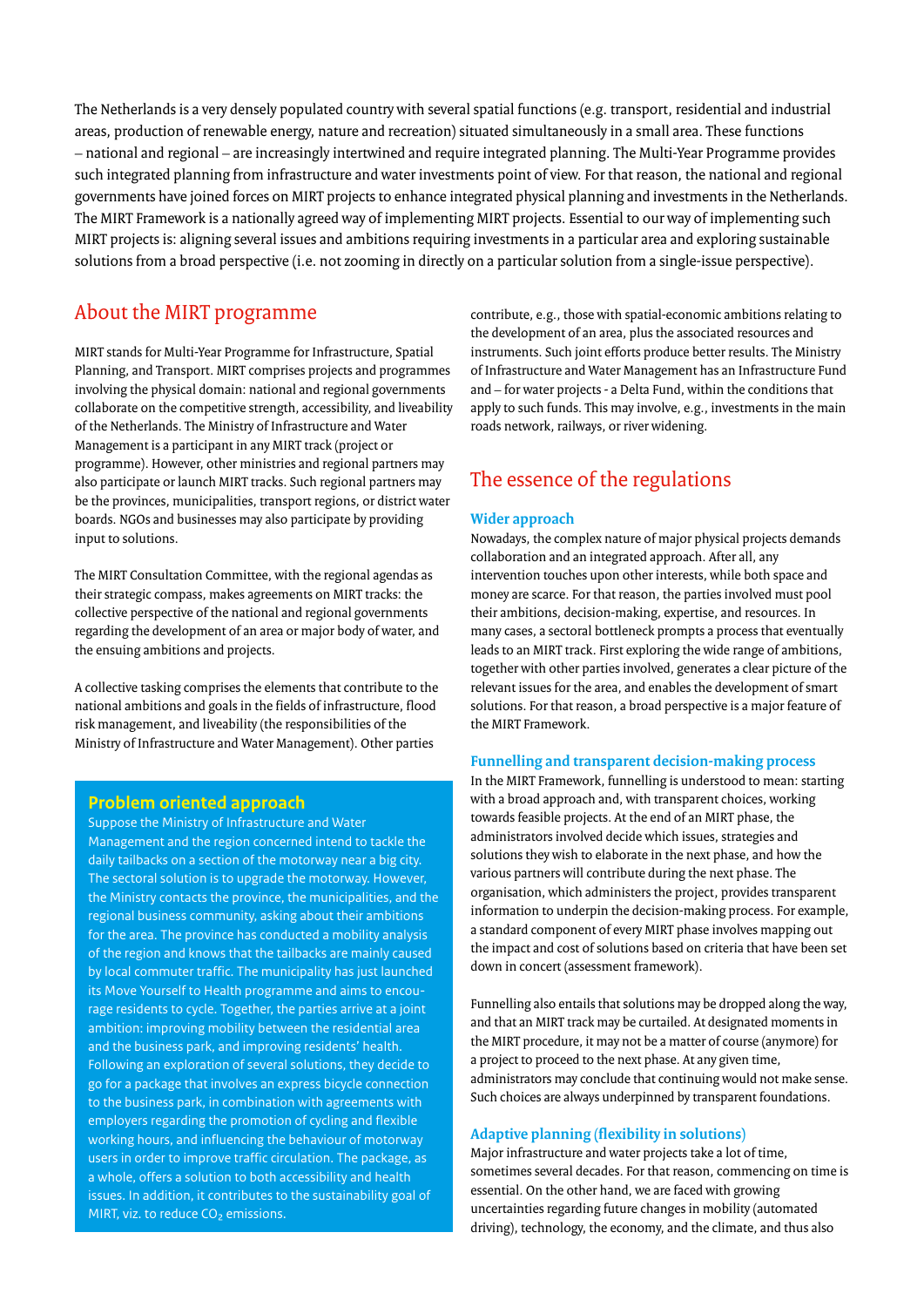regarding the effectiveness of the measures chosen. For that reason, the MIRT Framework features "adaptive scheduling", a method for dealing with this dilemma and allowing for more flexibility. Administrators set down a collective perspective and solution strategy, whereupon they decide on implementing projects step by step, at the time at which such projects are in order.

## Contributing together

MIRT projects and programmes offer solutions to the interests of multiple parties, at both the national and regional levels. All parties involved are responsible for ensuring the feasibility of the project or programme, by making financial resources available and enabling its implementation from a legal and policy perspective. The point of departure in the MIRT Framework is that each party provides input. The key to a successful MIRT track is an open and creative approach, and the intention to work things out together, from start to finish.

# Regulations phase by phase

In an MIRT track, the parties work phase by phase to substantiate the tasking in increasingly concrete terms. Every MIRT phase ends with a political -administrative decision on the subsequent phase:



For each phase, the MIRT Framework sets out the process, the nature of the decisions, and the requirements to be met in order to qualify for national government investments. The necessity must be clear, otherwise the parties might first conduct a (free format) MIRT Study.

The official starting point for each MIRT track is the *Initial Decision* to launch an MIRT Exploration. This document sets out the tasking(s) on which the track is focused and the scope of the solution strategies. Attention is paid to sustainability, energy neutrality, and climate adaptation. The Initial Decision also sets out which parties are involved, and how the tasks, roles, and responsibilities are divided among the stakeholders. A precondition for an Initial Decision is the prospect of funding for 75% of the costs of the most obvious solution. Specific information is required in the event of investments expected from the Infra Fund or the Delta Fund.

In an MIRT Exploration, the parties involved subsequently look for smart solutions to the collective ambitions. This may lead to a Preferential Decision: a well-substantiated choice for the best solution, the legal procedure, and the funding method. In the MIRT Plan Elaboration, the parties substantiate the design in sufficiently concrete terms to be able to tender the project. The Project Decision paves the way for its realisation.

# More information

To download the MIRT Framework, go to [www.rijksoverheid.nl](http://www.rijksoverheid.nl) (in Dutch). An annual overview of MIRT projects and programmes is available at [www.mirtoverzicht.nl](http://www.mirtoverzicht.nl) (in Dutch). For more inspiration regarding collaboration within the MIRT programme, go to [www.leerplatformmirt.nl](http://www.leerplatformmirt.nl) (in Dutch). This website also provides more information on advanced flexibility in the MIRT system (Cabinet response to inter-ministerial policy study) and on adaptive planning.